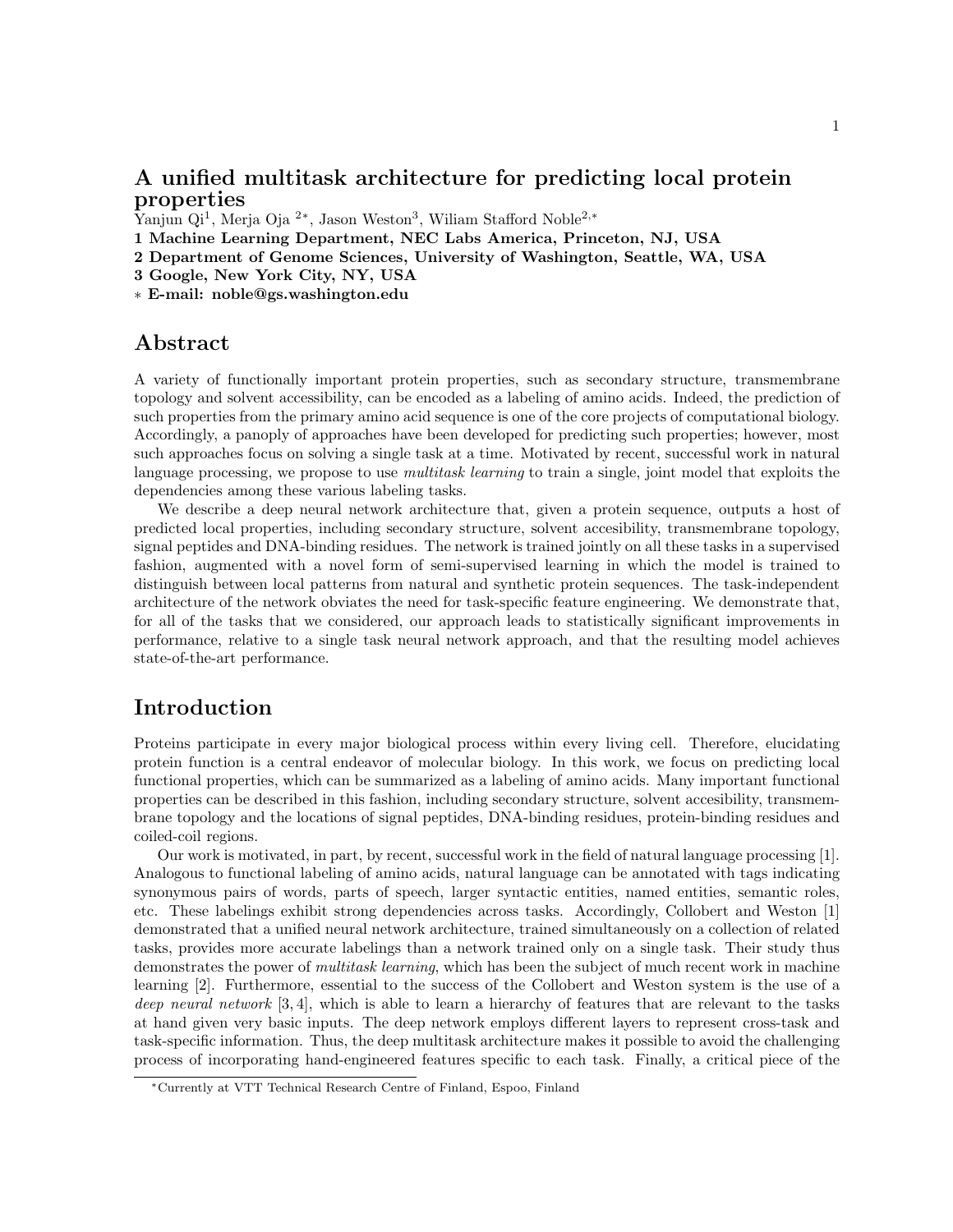Collobert and Weston methodology is the use of a so-called language modeling task [1], in which the network learns to discriminate between genuine natural language sentences and synthetically generated sentences. Our work makes use of all three of these components—multitask learning, deep learning and an analog of the language model—to predict local protein properties.

Currently, most approaches to predict local protein properties focus on one task at a time. Perhaps the most well-studied such problems are the canonical secondary structure prediction problem [5] and the related task of predicting transmembrane protein topology [6]. Other tasks include identifying signal peptides, predicting DNA-binding residues, identifying coiled-coil regions, predicting relative or absolute solvent accessibility, etc. However, like the natural language processing tasks mentioned above, all of these protein labeling tasks exhibit strong inter-task dependencies. For example, transmembrane protein topology and secondary structure prediction are closely linked, because most transmembrane protein segments are alpha helices. Similarly, signal peptide prediction can be viewed as prediction of a particular type of transmembrane segment. DNA-binding and protein-binding residues may also share similar structural features, since both must be exposed on the surface of the protein. Some work makes use of these dependencies in a pipelined fashion; for example, [7] use secondary structure and solvent accessibility predictions as input to a DNA-binding residue predictor. A drawback to the pipelining approach is that errors from one classifier get propagated to downstream classifiers [8]. A more elegant and robust approach is to use only the primary amino acid inputs, combine the prediction problems, and learn the tasks simultaneously using multitask learning. This strategy also avoids extracting task-specific sets of features.

In this work, we define a unified architecture for prediction of local protein properties by training a deep neural network in a multitask fashion. Specifically, our network learns simultaneously to predict solvent accessibility, transmembrane topology and two secondary structure alphabets, and to identify DNA-binding residues, protein-binding residues, signal peptides and coiled-coil regions. We also include a semi-supervised learning task, which we call natural protein modeling, to learn features representing local amino acid patterns in naturally occurring protein sequences. We evaluate this architecture using benchmark datasets for each task. The results show that multitask learning improves performance on nearly every task, and adding the semi-supervised natural task helps in nearly every case. Furthermore, adding both multitask learning and the natural protein task makes our architecture achieve state-of-art performance on almost all tasks.

# Methods

### Prediction tasks

A variety of local protein properties can be represented as predicting labels of amino acids. In this work, we predict ten such labelings, each of which is described below. Specific details regarding the data sets employed in this study are provided in the supplement.

Secondary structure A protein's *secondary structure* is a useful intermediate between the relatively easy-to-ascertain primary amino acid sequence and the difficult-to-obtain three-dimensional structure. The secondary structure specifies the general three-dimensional form of local segments of a protein. The most commonly observed local structures are  $\alpha$ -helices,  $\beta$ -sheets and loops. In the secondary structure prediction task we aim to predict each residue's secondary structure label. Knowing a protein's secondary structure may yield insight into the protein's functional class, suggest boundaries between domains, or aid in inferring the protein's 3D structure.

Since the advent of the first automated secondary structure prediction method 22 years ago [5], dozens of subsequent methods have been described in the scientific literature. These include methods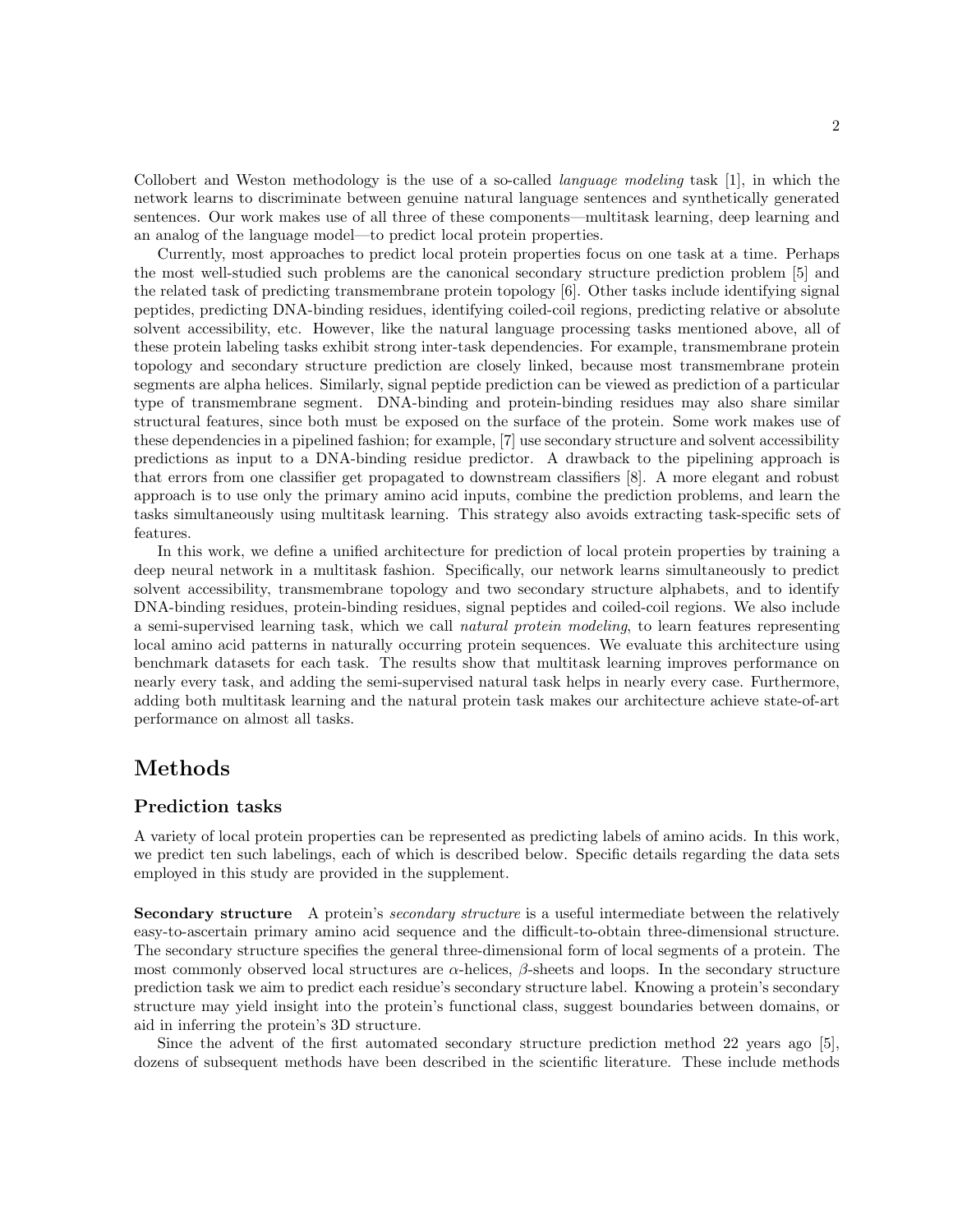that employ neural networks [5, 9–13] and probability models such as hidden Markov models [14] and dynamic Bayesian networks [15].

Transmembrane topology and signal peptide prediction Complementary to prediction of protein secondary structure is the prediction of transmembrane topology. The most common type of transmembrane protein consists of a series of  $\alpha$ -helices that span the membrane, interleaved with loops that extend out of the membrane. The labeling task consists of identifying these membrane-spanning segments and then specifying whether each loop is inside or outside of the membrane; hence, transmembrane predictors employ a three-letter alphabet.

Transmembrane proteins are of particular interest for two reasons. First, because transmembrane proteins cannot be crystallized (due to the presence of the membrane), their 3D structure cannot be easily determined. Second, because of their importance in communicating across membranes, more than half of all drug targets are transmembrane proteins, even though fewer than  $10\%$  of all proteins are transmembrane proteins.

A closely related task to the prediction of transmembrane protein topology is the prediction of signal peptides, which are short (3–60 amino acids) peptide chains that direct newly translated proteins to their final destinations in the cell. Early methods predicted signal peptides [16,17] and transmembrane protein topology separately [6]. More recent work suggests that the two tasks can be solved more effectively using a joint predictor [18, 19].

Solvent accessibility The solvent accesibility prediction task involves distinguishing between amino acids that are accessible to water versus amino acids that are buried inside the protein. Hence, the task involves a two-letter alphabet. Defining this alphabet requires setting a threshold, which can be done either on an absolute scale or relative to the protein in which the amino acid resides.

Early methods for solvent accessibility prediction used neural networks [10, 20, 21] or support vector machines [22]. [23] showed that a simple baseline predictor performs rather well relative to more sophisticated methods, and [24] made a consensus predictor by combining predictions from three different methods.

Coiled coil regions A coiled coil is a protein structural motif, in which  $\alpha$ -helices are coiled together like the strands of a rope. Coiled coils usually contain a repeated pattern, hpphppp, of hydrophobic (h) and polar (p) amino-acid residues, referred to as a heptad repeat. The positions in the heptad repeat are usually labeled abcdefg, where a and d are the hydrophobic positions, often being occupied by isoleucine, leucine or valine. Folding a sequence with this repeating pattern into an alpha-helical secondary structure causes the hydrophobic residues to be presented as a "stripe" that coils gently around the helix in lefthanded fashion, forming an amphipathic structure. Coiled coil domains function in the stabilization of tertriary and quaternary structure of proteins. Many coiled coil proteins are involved in protein-protein interactions and have important biological functions, such as protein trafficking, signalling and regulation of gene expression.

The first method for predicting coiled coil regions used position specific scoring matrices to score sequence windows [25]. Subsequent methods achieved improved accuracy by including correlations among residues [26–28] or by using hidden Markov models [29]. Currently, the best performing coiled coil predictor is an HMM that uses evolutionary information [30].

DNA binding The final two prediction tasks involve identifying amino acids that interact with, respectively, DNA molecules or other proteins. Detection of DNA-binding sites in proteins is critical for targeting gene regulation and manipulation. Thousands of proteins are known to bind to DNA; however, for most of these proteins the mechanism of action and the residues that bind to DNA, i.e. the binding sites, are not known. Experimental identification of binding sites requires expensive and laborious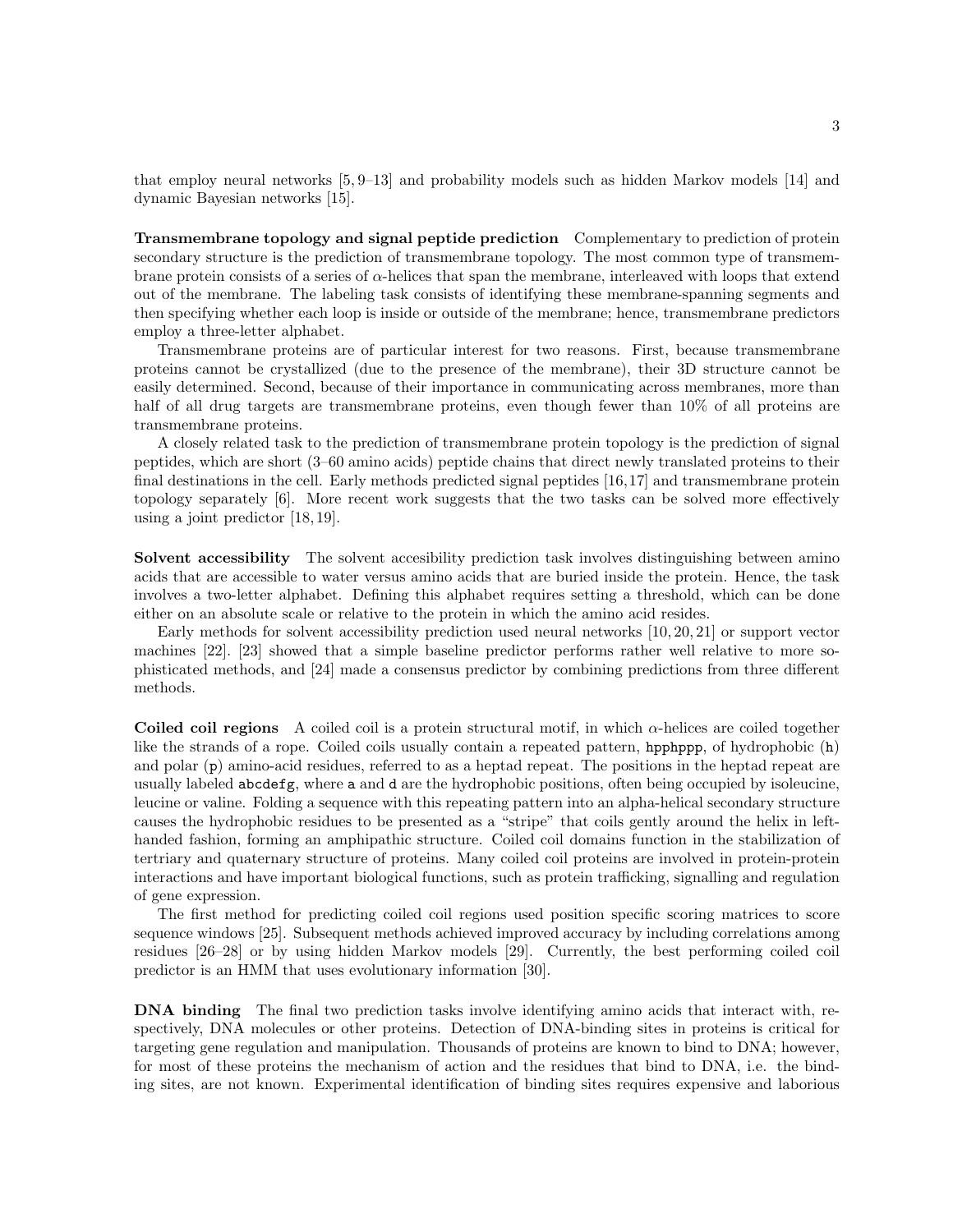methods such as mutagenesis and binding assays. If the 3D structure of a protein is known, then it is often possible to predict DNA-binding sites in silico. However, for most proteins, such knowledge is not available.

Several methods have been developed to predict DNA-binding residues from the primary amino acid sequence. [31] described predictors based on sequence composition and predicted solvent accessibility. Later, some of the same authors [32] used profiles of homologous proteins to achieve more accurate prediction of DNA-binding sites. More recently, [7] used three types of inputs—PSI-BLAST profiles, predicted secondary structure, and predicted solvent accessibility—to train a support vector machine DNA-binding predictor.

**Protein binding residues** The protein-binding prediction task is analogous to the prediction of DNAbinding residues, but focused on binding sites for protein-protein interactions rather than protein-DNA interactions. Identifying these sites from the primary amino acid sequence is critical to understanding protein function, because so many proteins carry out their functions as part of multi-protein complexes.

Several studies attempted to address the sequence-based interaction site prediction problem. Pazos et al. [33] use multiple sequence alignment to detect correlated changes in a group of interacting protein domains for predicting contacting pairs of protein residues. Gallet et al. [34] analyze hydrophobicity patterns and amino acid distributions in known interaction sites to identify linear stretches of sequences. Yan et al. [35] apply support vector machines to predict protein binding sites with features extracted from sequence neighbors for each target residue. Liang et al. [36] predict interface residues using an empirical score function that is a linear combination of the energy score, interface propensity and residue conservation score. And Ofran et al. [37] employ a neural network approach using PSI-BLAST profile features to identify interaction sites directly from sequences.

#### Deep neural network for each task

We introduce a deep neural network architecture for protein labeling tasks. The input sequence is fed through several layers of feature extraction, and features relevant to the task are learned automatically by backpropagation in deep layers of the network. The general deep network architecture, which is suitable for all our prediction tasks, is summarized in Figure 1. The network is characterized by two specialized layers—an amino acid feature extraction layer and a sequential feature extraction layer—followed by a series of classical neural network layers.

Amino acid feature extraction The first layer extracts features for each amino acid by mapping amino acids to real-valued vectors. We use two distinct types of features—a learned embedding into a d-dimensional feature space, and a 20-dimensional feature representation produced by PSI-BLAST [38]which are concatenated to produce the output of the layer.

The first feature extraction module projects each amino acid into a d-dimensional feature space, where d is a hyperparameter; i.e.,  $d$  is not subject to optimization. For simplicity and efficiency, this layer treats amino acids as indices into a finite dictionary  $D$ . Each amino acid  $i \in D$  is then embedded into the feature space using a  $d \times |D|$  lookup table W, such that the *i*th column of W (denoted  $W_i$ ) is the vector corresponding to amino acid  $i$ . Thus, in the first layer of our architecture an input sequence  $\{s_1, s_2, \ldots s_n\}$  is transformed into a series of real valued vectors  $\{W_{s_1}, W_{s_2}, \ldots W_{s_n}\}$ . The parameters of the lookup table  $W$  are learned automatically as part of the neural network training. This type of feature extraction—called a "local encoding of amino acids"—was originally proposed by Riis et al. [39]. The encoding weights W are randomly initialized and then learned by a generalization of back-propagation. The resulting encoding is optimal in the sense that it optimizes the objective cost on the training set for the specific network and the specific task.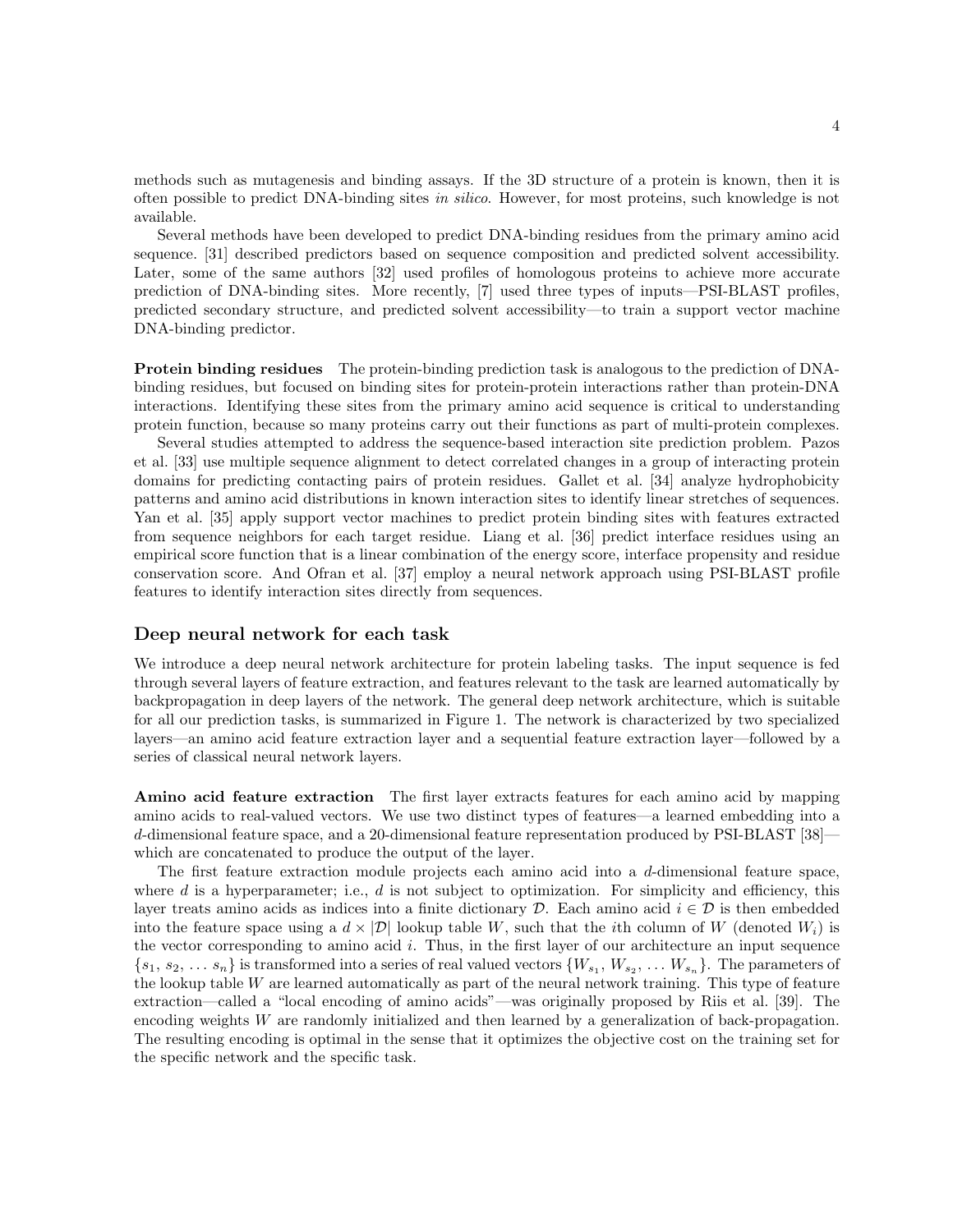The second feature extraction module in the first layer extracts information from an alignment of homologous proteins identified by the PSI-BLAST algorithm. Each length-M query sequence is searched using PSI-BLAST against the NCBI nonredundant protein sequence database, yielding a  $20 \times M$  positionspecific scoring matrix. Each element in the matrix represents the log-likelihood of a particular residue substitution at that position in the template. The profile matrix elements (typically in the range  $[-7, 7]$ ) are scaled to the required range  $[0, 1]$  by using the following scaling function  $[40]$ :

$$
f(x) = \begin{cases} 0.0 & \text{if } x \le -5 \\ 0.5 + 0.1x & \text{if } -5 < x < 5 \\ 1.0 & \text{if } x \ge 5 \end{cases}
$$
 (1)

where  $x$  is the value from profile matrix. Each column of the rescaled matrix comprises a 20-dimensional PSI-BLAST feature vector for the corresponding amino acid.

Sequential feature extraction layer To facilitate identification of local sequence structure, the second layer performs a sliding window operation on the sequence. As illustrated in Figure 1, the second layer aggregates the output of the first layer into blocks corresponding to a fixed window size  $k$ . Figure 1 shows an example using a window size of  $k = 7$ , so each block contains information about the current amino acid as well as the three flanking amino acids on either side. Altogether, because the output of the first layer has  $d + 20$  dimensions, the output of the second layer has  $k(d + 20)$  dimensions.

Classical neural network layers The remaining layers comprise a standard, fully connected multilayer perceptron network with L layers of hidden units. Each hidden layer learns to map its input to a hidden feature space, and the last output layer then learns the mapping from the hidden space to the output class label space. In Figure 1, the sequential feature extraction layer induces a large effective feature space, where examples correspond to each possible length-k sequence of amino acids. Thus, the job of the hidden layers is to map this high dimensional input space to a lower dimensional feature space and then to look for hyperplanes that separate examples with different amino acid labels in the output layer.

In practice, the output of the  $\ell^{th}$  layer  $o^{\ell}$  containing  $h_{\ell}$  hidden units is computed with

$$
o^{\ell} = \text{HardTanh}(L^{\ell} \cdot o^{\ell-1})
$$
\n(2)

where the matrix of parameters  $L^{\ell} \in \mathbb{R}^{h_{\ell} \times h_{\ell-1}}$  is trained by backpropagation. The transfer function is defined as:

$$
\text{HardTanh}(x) = \begin{cases} -1 & \text{if } x < -1 \\ x & \text{if } -1 \le x \le 1 \\ 1 & \text{if } x > 1 \end{cases} \tag{3}
$$

The size of the last (parametric linear) layer's output  $o<sup>L</sup>$  is the number of classes considered in the prediction task. This layer is followed by a softmax layer which ensures that the outputs are positive and sum to 1, allowing us to interpret the outputs of the neural network as probabilities for each class. The  $i^{th}$  output is given by

$$
\tilde{P}_i = \frac{exp\{o_i^L\}}{\sum_j exp\{o_j^L\}}\tag{4}
$$

In this work, for simplicity, we restrict the classical neural network to one single hidden linear layer and one ouput linear layer.

Assuming that we are given a set of training examples  $\{(x_n, y_n)\}_{n=1...N}$ , where  $x_n$  represents a local short window of amino acids and  $y_n$  a label, the whole network is then trained to minimize the negative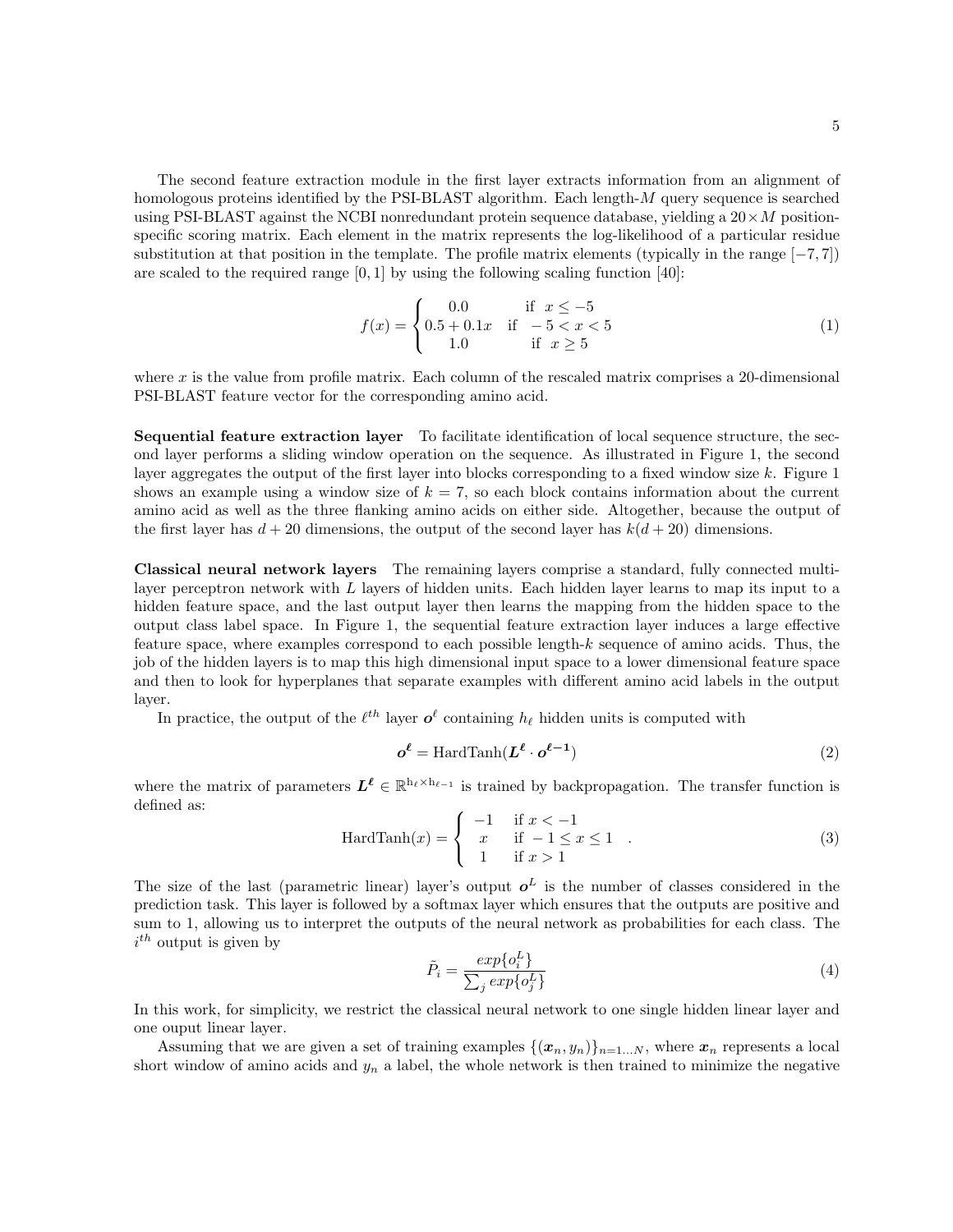log-likelihood, i.e.  $E(\Theta) = \sum_{n=1}^{N} E(\Theta, x_n, y_n)$  over the data with respect to  $\Theta$ : all parameters of the network. Specifically,

$$
E(\Theta) = -\sum_{n=1}^{N} log P_{\theta}(y_n | \boldsymbol{x}_n) = -\sum_{n=1}^{N} log \tilde{P}_{\theta, y_n}(\boldsymbol{x}_n)
$$
\n(5)

Stochastic gradient descent optimization is used for the above training. Random examples  $(x, y)$  are sampled from the training set and then a gradient descent step is applied to update network parameter Θ as follows:

$$
\Theta \leftarrow \Theta - \eta \frac{\partial E(\Theta, \mathbf{x}, y)}{\partial \Theta} \tag{6}
$$

where  $\eta$  is a learning rate parameter.

#### Multitasking with weight sharing of deep neural networks

The neural network architecture displayed in Figure 1 can be adapted in various ways to perform multitask learning. In this work, we used the multitask architecture shown in Figure 2, in which the top-most layers of the network are shared across multiple tasks, and only the very last layers of the network are task specific.

Assuming we have T related tasks, the "weight sharing" strategy implies that the parameters for the top-most layers of the network are shared between tasks; i.e., the network includes parameters

$$
\Theta_t = \{W, L^1, L^2, ..., L^{L-1}, L_t^L\}
$$
\n(7)

for each task t. With this setup, the neural network automatically learns an embedding that generalizes across tasks in the first layers of the network, and learns features specific for the desired tasks in the deep layers of the network.

Training in the multitask setting is accomplished by minimizing an objective function that is the sum of the objectives from each task, where each task is given equal weight. That is, we optimize:

$$
\sum_{t=1}^{T} \sum_{n_t=1}^{N_t} E_t(\Theta_t, \boldsymbol{x}_{n_t}, y_{n_t})
$$
\n(8)

assuming each task has a training set  $\{(x_{n_t}, y_{n_t})\}_{n_t=1...N_t}$ . The tasks share a common feature input, and the weight sharing among  $\Theta_t$  makes the optimization of different tasks dependent. When training by stochastic gradient descent, this amounts to interleaving the stochastic updates for each of the related tasks. That is, the procedure iteratively carries out the following three steps:

- 1. select a task at random,
- 2. select a random training example for this task, and
- 3. compute the gradients of the neural network attributed to this task with respect to this example and update the parameters.

Because some of the parameters are shared between the tasks, the tasks influence each other during training. The training procedure continues until the per-residue error becomes stable on a held-out validation set (one fifth of each training set was held out for this purpose) or reaches a specified maximum number of iterations. In practice, we found that 100–150 iterations are sufficient for the networks trained here.

It is worth noting that labeled data for training each task can come from completely different data sets. However, when the sizes of the training sets for the different tasks are very different, then the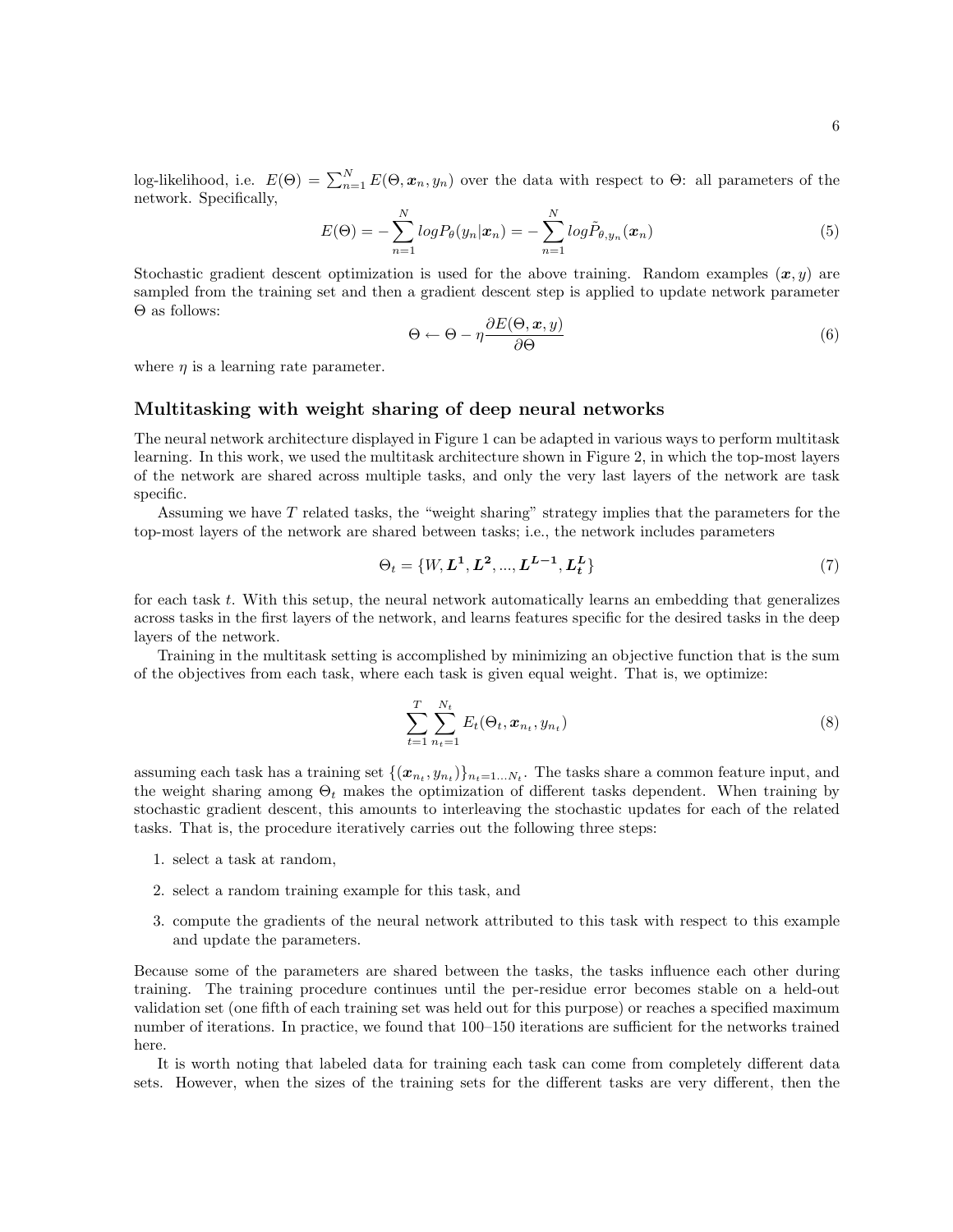above procedure does not work well because the network does not train enough on the "larger" tasks. To address this problem, we employ a pre-training strategy, where the larger tasks (i.e. four large task including "ss", "dssp", "saa" and "sar" in Table 1) are trained jointly prior to multitasking of all tasks. This pre-training procedure ensures that the large tasks reach a stable area of the parameter space before the full multitasking involving all tasks, which strategy is a common practice in the "deep learning" commnity. As pointed out by [41], the pre-training could guide learning towards better generalizations from the training data set, and provides a regularization effect.

#### The natural protein task: feature learning with unlabeled protein sequences

Labeling a data set can be expensive, especially when doing so requires expensive and time-consuming laboratory experiments. Consequently, the ability to leverage unlabeled data to improve a predictive model is a compelling goal. We now present a semi-supervised task to model the local patterns of amino acid contexts that occur in natural protein sequences.

This "natural protein" task is motivated by results from the natural language processing community. In that context, researchers noticed that for part-of-speech or other semantic tagging tasks, words that are semantically similar can often be exchanged with no impact on the labeling. For example, in a sentence like "the cat sat on the mat" one can replace "cat" with nouns such as "dog", "man" or "patient" with no change in the part-of-speech tagging. Collobert and Weston [1] therefore included in their multitask learning system a task that forces two sentences with the same semantic labels to have similar representations in the shared layers of neural network, and vice versa. Training for this task is achieved by assigning a positive label to genuine fragments of natural language, and negative labels to fragments that have been synthetically generated. Essentially, this task involves learning to predict whether the given text sequence exists naturally in the English languague.

Motivated by this language model, we propose an auxiliary task aiming to model the local patterns of amino acids that naturally occur in protein sequences. This is achieved by learning to predict whether the given protein segment exists in real protein sequences. Accordingly, all length- $k$  windows from SwissProt version 54.7 are labeled as positive examples, and negative fragments are generated by randomly substituting the middle amino acid in each window, as illustrated in Figure 3. Because the training set for this task is extremely large, we train the natural protein task separately from the other tasks. Also, the network architecture used in this task is slightly different from that shown in Figure 1; here we do not use the PSI-BLAST feature encodings (see Figure 4). Other components of the network are the same and explained in the previous sections. As for the other tasks, the amino acid embeddings and the parameters of the subsequent neural network layers are all automatically trained by backpropagation. The difference is that here the model is trained with a ranking-type cost (with margin):

$$
\sum_{s \in \mathcal{S}} \sum_{a \in \mathcal{D}} \max(0, 1 - f(s) + f(s^a)) \tag{9}
$$

where S is the set of windows of amino acid segments, D is the vocabulary of amino acids,  $f(\cdot)$  represents the output of the neural network architecture, and  $s^a$  is a window where the middle amino acid has been replaced by a random amino acid a. Essentially, we are learning the network weights to rank positive protein segments above synthetic segments. The training is carried out using stochastic gradient descent, which samples the cost online with respect to  $(s, a)$ . As in the natural language setting, the end goal for this training procedure is not the solution to the classification task itself, but the embedding of amino acids into a semantically meaningful, d-dimensional space. The real-valued vectors representing the amino acids comprise the columns of the lookup table  $W$  in the amino acid feature extraction layer of the network. Thus, to combine the natural protein task with other tasks, we initialize the amino acid embedding lookup table W in the feature extraction layer (Figure 1) with the embedding weights learned during training of the natural protein task. This step is closely related to the "language model" in natural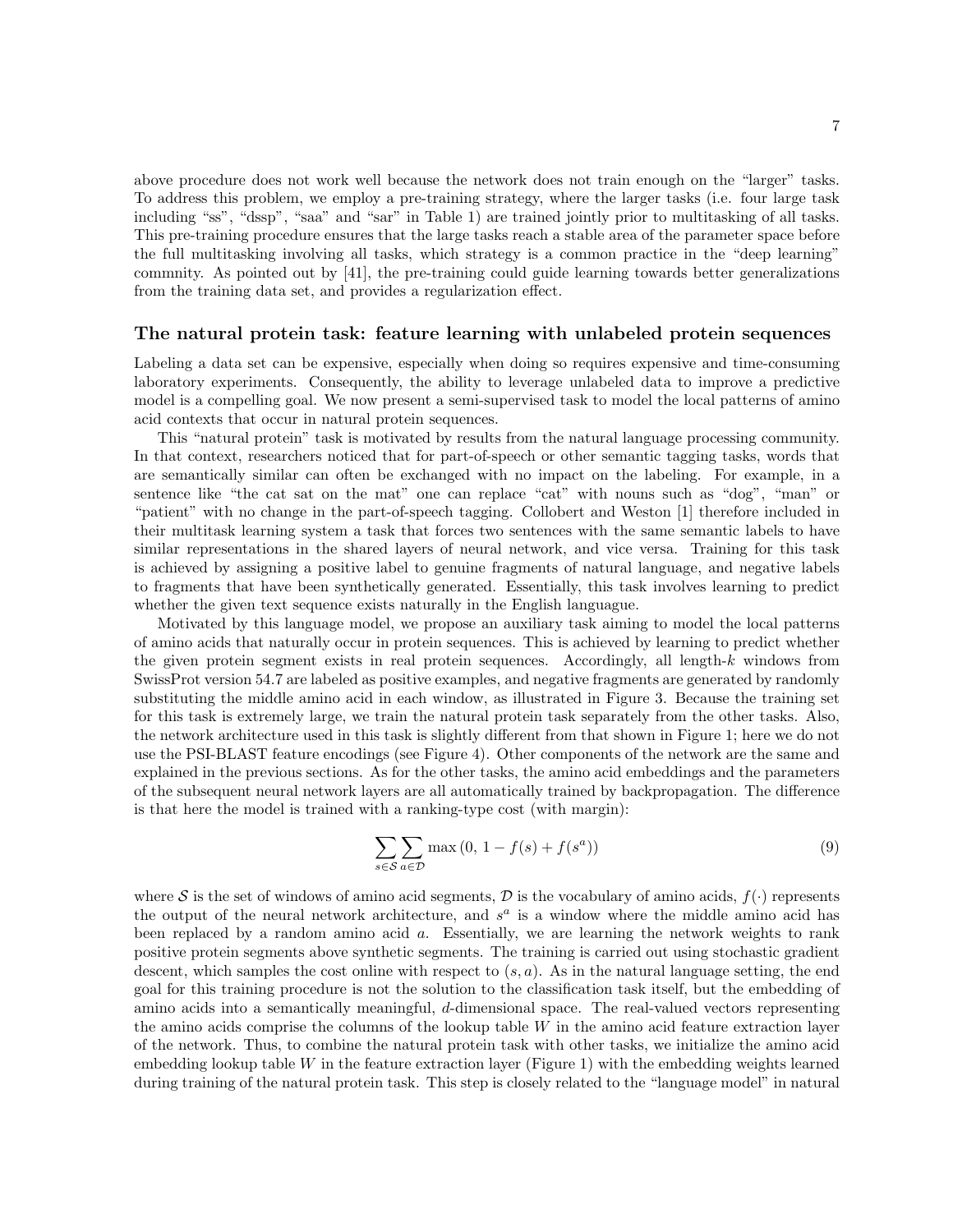language processing, where language modeling aims to learn the joint probability function of sequences of words.

# Results

### Data Sets

The collection of data sets tested in this paper is summarized in Table 1 and is publicly available at http://noble.gs.washington.edu/proj/multitask. Our multitask learning data set includes three protein secondary structure prediction tasks. The first is a standard benchmark, CB513 [42], consisting of 513 unrelated proteins with known 3D structure. To create the other two secondary structure prediction tasks, we used 11 795 chains from the DSSP database [43] downloaded on February 1, 2008. We also considered two variants of the secondary structure prediction task, one task using the full 8-letter alphabet and one task using the reduced, 3-letter alphabet. For the signal peptide (SP) and transmembrane (TM) topology prediction tasks, we define two tasks: a five-letter SP+TM topology prediction task, as well as a signal peptide detection task. We used the DSSP to define two solvent accessibility data sets, absolute accessibility and relative accessibility, in which the accessibility is scaled relative to the maximum perprotein accessibility. For the coiled coil prediction task, we use a previously described data set containing 776 proteins [28]. For the prediction of DNA binding residues, we use a data set from [7], consisting of 693 DNA-binding proteins. The supplement provides details of each data set, as well as descriptions of the performance metrics that we used.

### Experimental Setup

This work is predicated on a three-fold hypothesis, namely, that we can improve our ability to predict various protein labeling tasks by (1) learning an amino acid embedding, (2) using multitask learning and (3) including the "natural protein" task in our multitask learning. Accordingly, we systematically tested variants of our learning approach, with the goal of testing each of these hypotheses.

Our learning framework requires the specification of a variety of hyperparameters. These include the size k of the sequence window, the size h of the hidden layer, and the learning rate  $\eta$ . We considered  $k \in \{11, 13, 15\}, h \in \{60, 75, 85, 100, 120\}, \text{ and } \eta \in \{0.001, 0.003, 0.005, 0.01, 0.03\}.$  For the size of the embedding vector d in the general embedding layer case or in the natural protein task, we tried  $\{10, 15, 25\}$ . For the natural protein task, the unlabeled corpus was split into one training (70%) and one validation set. The best parameters found for the natural protein task were  $k = 13$ ,  $h = 100$  and  $d = 15$ . For the other tasks when training separately, we optimized each task's performance through a grid search of parameter combinations. When training jointly on multiple tasks, a grid search on parameters was also performed for the performance optimization (on average). In general, the learning rate  $\eta$  does not vary much across different tasks: for instance, the best learning rates for the tasks dssp, ssp, sar, saa, cc, sp, dna (using the abbreviations from Table 1) are all roughly 0.005. The window size  $k = 13$  and the embedding size  $d = 15$  gave overall best results. Not surprisingly, the optimal number of hidden units differs depending on the inputs. For instance, when using only the PSI-BLAST feature representation for amino acids,  $h = 75$  roughly performs the best for all tasks. After adding the amino acid embedding to the feature extraction layer,  $h = 85$  works better. Then, when training a joint model for multitasking several tasks, we found that  $h = 120$  gives good performance overall.

#### A learned amino acid embedding

We begin by evaluating the utility of including an amino acid embedding into the amino acid feature extraction layer of the network. The first two columns of Table 2 provide direct evidence for the utility of the learned embedding. These columns compare the performance of single-task neural networks trained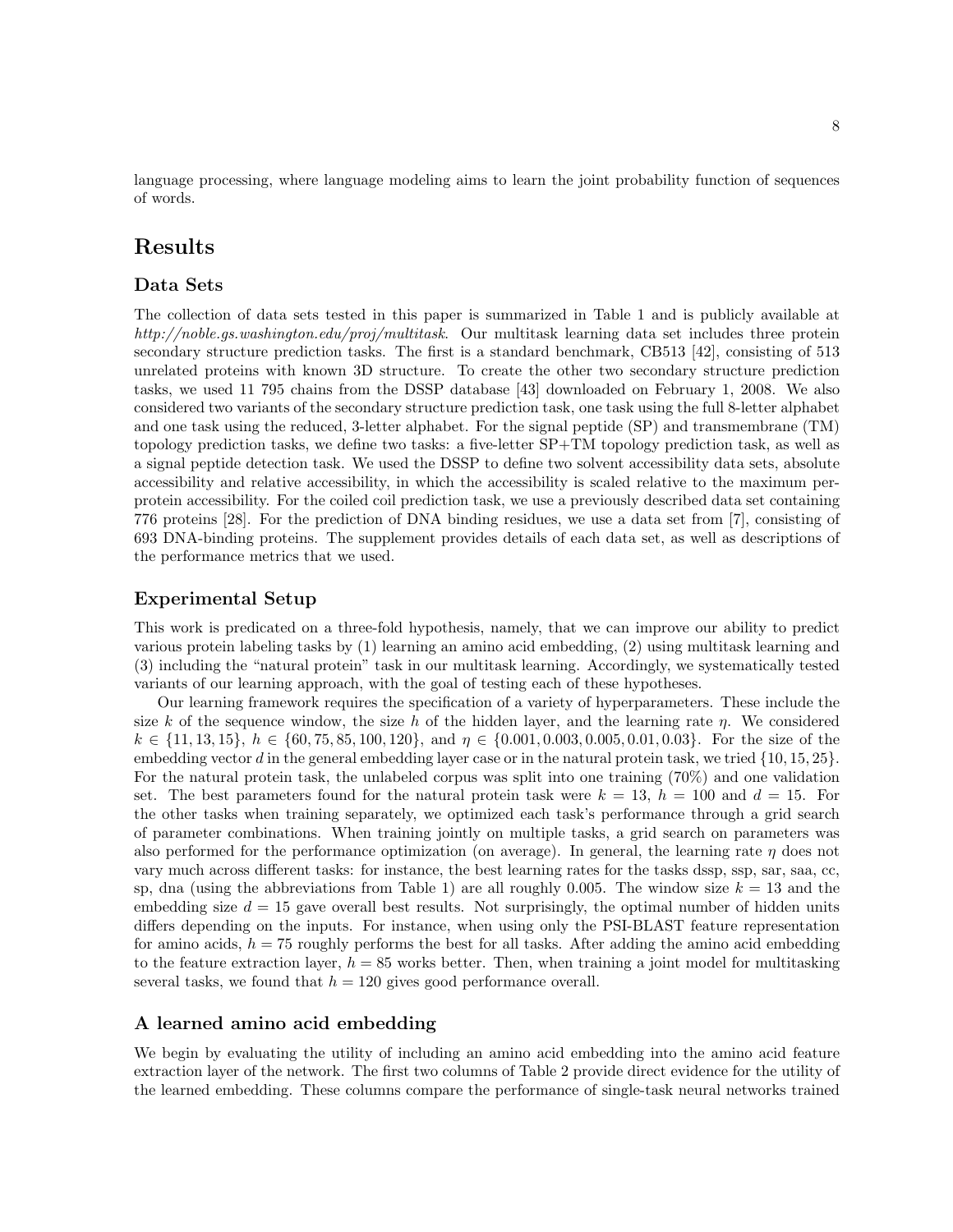using only the PSI-BLAST embedding or trained using a combination of the PSI-BLAST and learned amino acid embeddings. Considering only the amino acid-level accuracy, including the embedding improves the network's performance on 7 out of 10 tasks. Furthermore, when we consider adding the amino acid embedding in the context of multitask learning (comparing columns "Multi" and "Multi-Embed"), we observe an improvement in 9 out of 10 tasks. The largest improvement is observed for relative solvent accessibility prediction, which improves by 1.8% (from 79.2% to 81.0%) in the multitask setting.

Thus far, these observations are only qualitative. However, to avoid problems with multiple testing correction, we chose not to perform a statistical test comparing the performance of each algorithm with and without the embedding layer. Instead, we perform at the end a statistical test jointly with respect to all three of our hypotheses.

#### Multitask learning

Next, we evaluate the performance improvement to be gained by performing multitask learning when using just the PSI-BLAST features. Columns 1 and 3 ("Single" and "Multi") in Table 2 compare the performance of networks trained one task at a time, versus networks trained in a multitask fashion. For the multitask learning, we experimented with various joint training schemes, and we settled upon the following. First, we pre-train a joint network for four "larger" tasks—dssp, ss, sar, saa. We then use the resulting learned embedding as a starting point for joint learning of the dna, cc, ppi, sp and tm tasks, with joint multitask learning of the four "larger" tasks. For task cb513ss, to avoid overfitting between the task "ss" and "cb513ss", we train a separate joint network from the task sar and saa, then multitask the joint model with cb513ss.

In all 10 cases, multitask learning improves the amino acid level accuracy. Not surprisingly, the performance difference is most dramatic for tasks with small training sets. For example, the performance on the DNA binding task, which has a data set of 693 proteins, jumps from 82.41% to 85.28%, and the prediction of coiled coil regions, with a data set of 765 proteins, improves from 88.61% to 93.08%. The secondary structure prediction tasks show how multitask learning helps with small data sets: for the small, CB513 data set, the accuracy improves by 3.7%, whereas for the larger secondary structure prediction benchmark, accuracy increases by 1.4%. Similar conclusions can be drawn by comparing the "Embed" and "Multi-Embed" columns: in all 10 cases, multitask learning improves the amino acid-level accuracy.

### Natural protein prediction

Finally, we evaluate the utility of the natural protein prediction task. The results in Table 2 confirm that multitasking with this natural protein task is an effective strategy to improve deep neural network training. Comparing column "Embed" to "NP", we see that the performance improves in all cases. The benefit of the natural protein task is more apparent in conjunction with multitask learning, because the latter needs to handle much more complicated cases and to search in a larger parameter space, where a better starting position alleviates the difficulties associated with small training sets. Comparing the "Multi-Embed" column with "All3," we see that adding the natural protein task improves the amino acid level accuracy for all ten tasks. In general, however, adding the natural protein prediction task is not as beneficial as adding multitasking. This observation implies that inter-task dependencies provide more information than the contraints introduced via the natural protein embedding.

Furthermore, Figure 5 provides qualitative evidence that this embedding is helpful. Here, we used principal component analysis to project a learned, 15-dimensional amino acid embedding down to two dimensions for the purposes of visualization. The figure shows that amino acids with similar physical and chemical properties are embedded closely to one another. For instance, we observe clustered groups of hydrophilic (DEKQN) and hydrophobic (LMIVC) amino acids. We also observe that pairs of amino acids that are close in the embedding tend to have high BLOSUM62 scores [44], indicating that they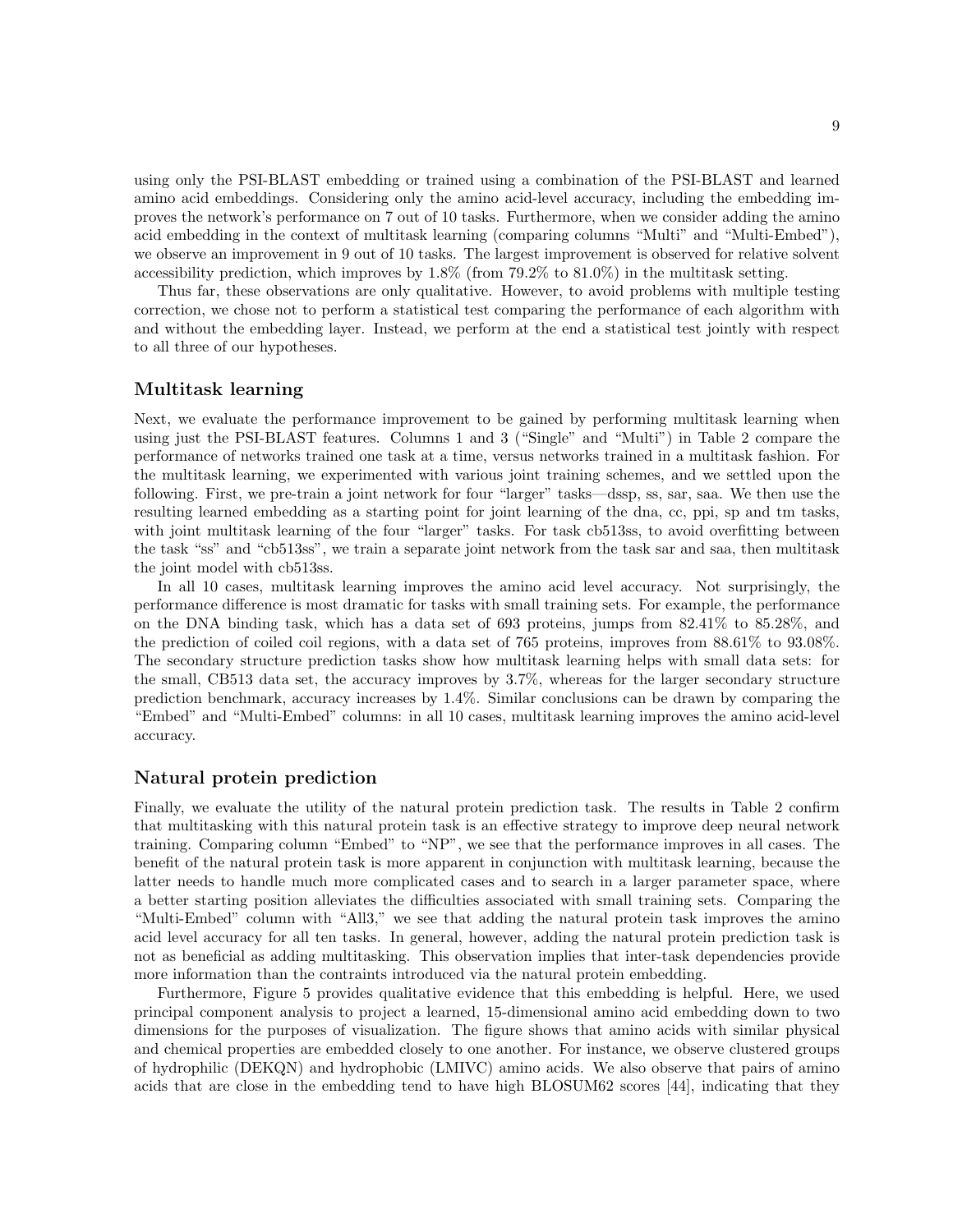can readily substitute for one another in real protein sequences. Specifically, we calculate the k-nearest neighbors for each amino acid, first based on our learned embedding and then based on BLOSUM62. We found that, with  $k = 3$ , 62% of the amino acid neighbors identified by one method were also identified by the other. This result suggests that the learned embedding is closely related to BLOSUM62, even though it is learned purely from unlabeled protein sequences without any additional information.

To better understand the impact of the natural protein task, we also evaluated our system without the PSI-BLAST embedding module, but initializing the amino acid embedding with the embedding layer from the natural protein task. These results are reported in Table 2 in the column labeled "NP only". The "NP only" network performs worse than "Single" (which uses a randomly initialized amino acid embedding plus the PSI-BLAST embedding) in 9 out of 10 tasks; however, combining the natural language task with the PSI-BLAST embedding (i.e. "NP") makes better predictions than "Single" in 8 out of 10 tasks. Thus, the embedding learned from the natural protein task is complementary to the PSI-BLAST features.

### Viterbi post-processing

Thus far, our neural network framework uses a labeling-per-amino-acid strategy without exploiting dependencies among the targeted classes. This approach assumes that the label of each position in a protein sequence can be predicted independent of nearby positions in the sequence. Empirically, this assumption fails dramatically for many local structure alphabets. For instance, the repeated label patterns of abcdefg in coiled coil predictions exhibit strong inter-label dependencies. It is straightforward to handle these local dependencies by applying a Viterbi (dynamic programming) post-processing step on the label posteriors. Adding this postprocessing step on our multitasking deep network ouputs (the "All3+Vit" column in Table 2) improves the the performance on 7 out of 10 of our tasks.

### Evaluation of the final system

The "All3+Vit" column in Table 2 represents the final performance of our multitask learning strategy. To evaluate the statistical significance of the difference between these results and the initial results provided by the single-task neural network, we performed a  $Z$ -test on each task. The result  $p$ -values are reported in Table 2. For almost all tasks, the "All3+Vit" setting is consistently better than the "Single" case, with most of the p-values smaller than 0.05. The only exception is the signal peptide task, assessed according to the protein level accuracy. The lack of statistical significance here is partly because the existing methods already achieve very good performance (99.47%) and partly because the protein-level metric provides fewer data points as input to the statistical test.

Relative to published, state-of-the-art prediction systems, our multitask, deep learning methodology fares quite well. For the secondary structure prediction task, our system achieved 80.33% amino acid level accuracy on the benchmark CB513 secondary structure prediction data set, which is slightly better than the state-of-the-art 80.0% [45]. For the signal peptide and transmembrane protein topology prediction tasks, our system outperforms Philius [19] on the same benchmark, though this improvement is partly because Philius does not make use of homology information. For prediction of coiled coil regions, our performance of 97.35% beats the best result  $(94%)$  on the same data set from [46] using the same evaluation setup. For the DNA binding task, our performance of 89.17% is slightly better than that of a previously described system [7].

In the protein-protein interaction task we achieve much higher per-residue accuracy (73.35%) than the ISIS system, which reports an accuracy of 68% [37]. Note, however, that this is an extremely unbalanced task, so a predictor that simply assigns all amino acids to the negative class would achieve an accuracy of 73%.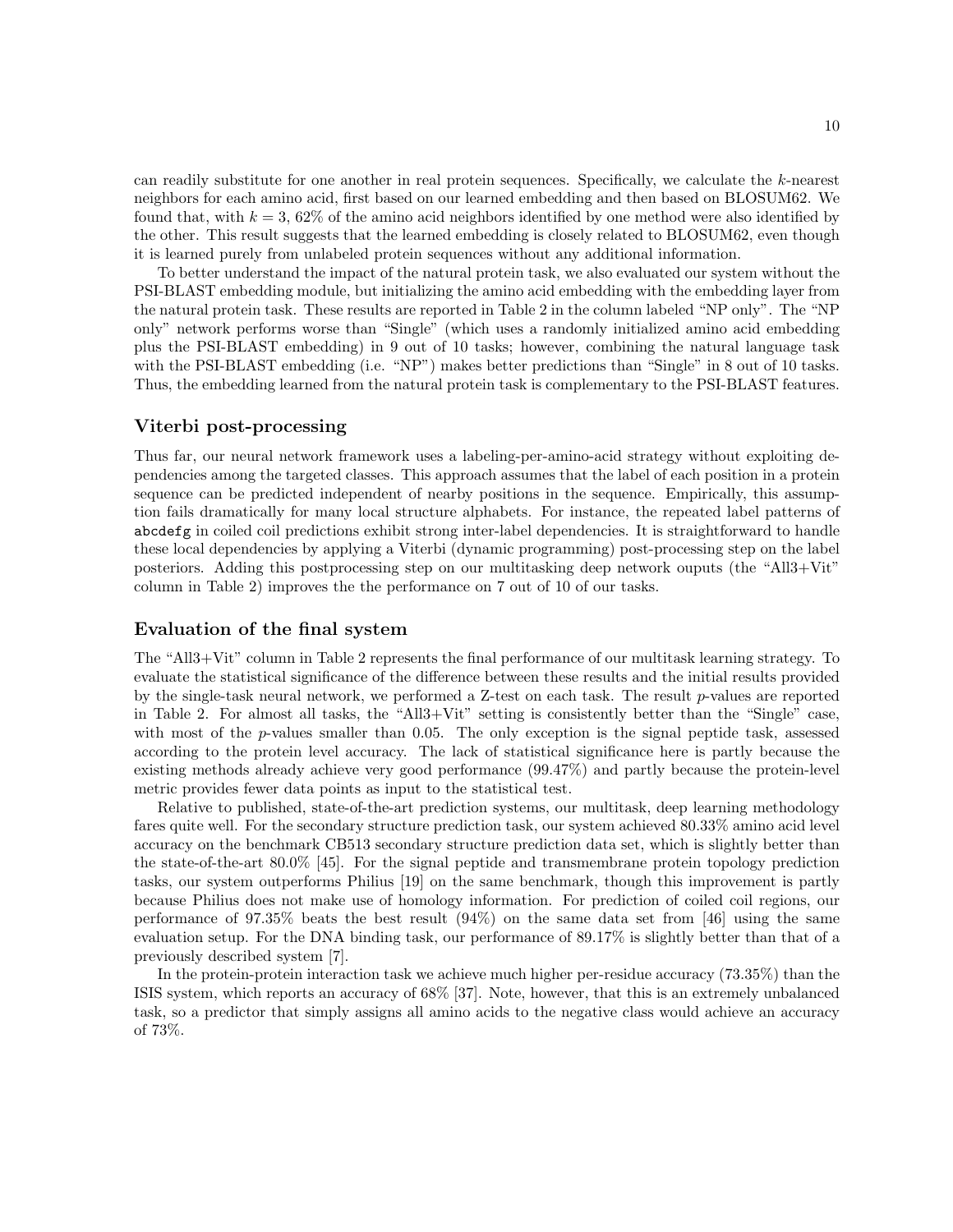## Discussion

We have described a multitask learning strategy for training a deep neural network architecture for the prediction of a variety of local protein properties. Our approach makes use of a learned embedding to share information across related tasks and uses the natural protein task to provide a good starting point for the learning of this embedding. We demonstrated that learning tasks simultaneously can improve generalization performance. In particular, when jointly trained with the natural protein task, our architecture achieved state-of-the-art performance in nearly all of the tasks that we considered.

We are not the first to suggest that multiple protein labeling tasks should be considered jointly. Many previous authors have combined tasks: transmembrane topology and signal peptide prediction [47], secondary structure and solvent accessibility [8], secondary structure, solvent accessibility and DNAbinding sites [7]. Nonetheless, we believe that the ability to train jointly on a large variety of tasks is novel and provides a flexible, robust prediction system that will be of great practical utility.

Our methodology could easily be adapted to additional tasks, such as the prediction of glycosylation sites, torsion angles, etc. The methodology could likely also benefit from further optimization. For example, for computational reasons, we have only performed joint training on a relatively small number of tasks. In principle, given sufficient computing power, a single, large network trained on all tasks may yield even better performance. In addition, it is possible to induce better pseudo-negative examples in the proposed natural protein task by adding biological knowledge, e.g., by simulating evolution. This, in turn, might increase our system's performance even more.

## Acknowledgments

This work was funded by NIH awards R01 GM074257 and P41 RR0011823, and by the Academy of Finland and the Finnish Cultural Foundation.

## References

- 1. Collobert R, Weston J (2008) A unified architecture for natural language processing: Deep neural networks with multitask learning. In: Proceedings of the International Conference on Machine Learning.
- 2. Caruana R (1997) Multitask learning. Machine Learning 28: 41–75.
- 3. Bengio Y, Ducharme R, Vincent P (2000) A neural probabilistic language model. Journal of Machine Learning Research 3: 1137–1155.
- 4. Collobert R, Weston J (2007) Fast semantic extraction using a novel neural network architecture. In: Proceedings of the 45th Annual Meeting of the Association of Computational Linguistics, Association for Computational Linguistics. pp. 25–32.
- 5. Qian N, Sejnowski TJ (1988) Predicting the secondary structure of globular proteins using neural network models. Journal of Molecular Biology 202: 865–884.
- 6. Krogh A, Larsson B, von Heijne G, Sonnhammer EL (2001) Predicting transmembrane protein topology with a hidden Markov model: application to complete genomes. Journal of Molecular Biology 305: 567–80.
- 7. Ofran Y, Rost B (2007) Prediction of DNA-binding residues from sequence. Bioinformatics 23: i347–i353.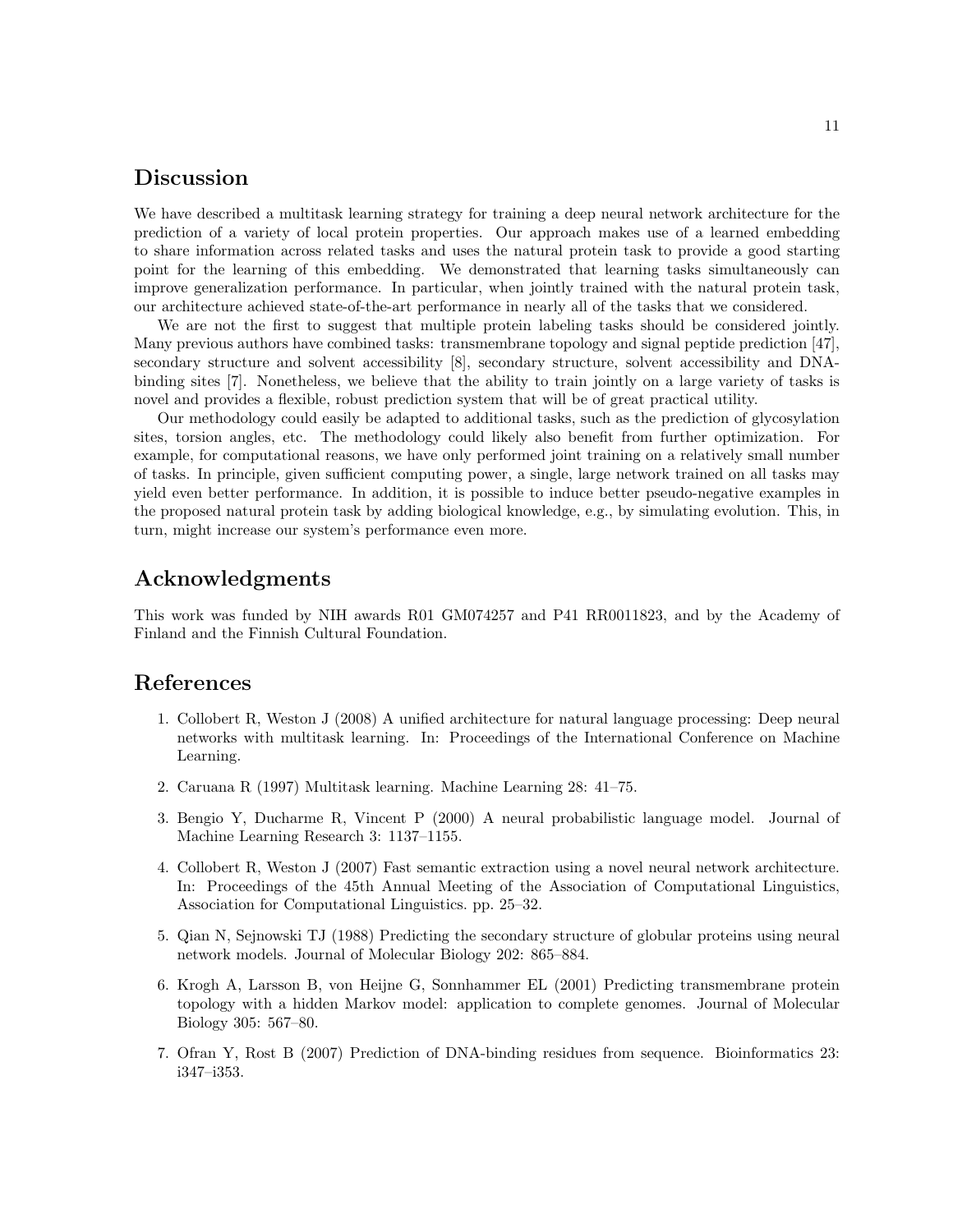- 8. Adamczak R, Porollo A, Meller J (2005) Combining prediction of secondary structure and solvent accessibility in proteins. Proteins 59: 467–475.
- 9. Rost B, Sander C (1993) Prediction of protein secondary structure at better than 70% accuracy. Journal of Molecular Biology 232: 584–99.
- 10. Cuff JA, Barton GJ (2000) Application of multiple sequence alignment profiles to improve protein secondary structure prediction. Proteins: Structure, Function, and Bioinformatics 40: 502–511.
- 11. Cole C, Barber JD, Barton GJ (2008) The Jpred 3 secondary structure prediction server. Nucleic Acids Research 36: W197–W201.
- 12. Jones DT (1999) Protein secondary structure prediction based on position-specific scoring matrices. Journal of Molecular Biology 292: 195–202.
- 13. Katzman S, Barrett C, Thiltgen G, Karchin R, Karplus K (2008) PREDICT-2ND: a tool for generalized protein local structure prediction. Bioinformatics 24: 2453-2459.
- 14. Chu W, Ghahramani Z, Podtelezhnikov A, Wild DL (2006) Bayesian segmental models with multiple sequence alignment profiles for protein secondary structure and contact map prediction. IEEE/ACM transactions on computational biology and bioinformatics 3: 98–113.
- 15. Yao XQ, Zhu H, She ZS (2008) A dynamic bayesian network approach to protein secondary structure prediction. BMC Bioinformatics 9.
- 16. Nielsen H, Engelbrecht J, Brunak S, von Heijne G (1997) Identification of prokaryotic and eukaryotic signal peptides and prediction of their cleavage sites. Protein Engineering 10: 1–6.
- 17. Nielsen H, Krogh A (1998) Prediction of signal peptides and signal anchors by a hidden Markov model. Proc Int Conf Intell Syst Mol Biol 6: 122-130.
- 18. K¨all L, Krogh A, Sonnhammer ELL (2004) A combined transmembrane topology and signal peptide prediction method. Journal of Molecular Biology 338: 1027–1036.
- 19. Reynolds SM, K¨all L, Riffle ME, Bilmes JA, Noble WS (2008) Transmembrane topology and signal peptide prediction using dynamic bayesian networks. PLoS Computational Biology 4: e1000213.
- 20. Rost B, Sander C (1994) Conservation and prediction of solvent accesibility in protein families. Proteins: Structure, Function and Genetics 20: 216–226.
- 21. Pollastri G, Baldi P, Fariselli P, Casadio R (2002) Prediction of coordination number and relative solvent accessibility in proteins. Proteins 47: 142–153.
- 22. Yuan Z, Burrage K, Mattick JS (2002) Prediction of protein solvent accessibility using support vector machines. Proteins: Structure, Function, and Bioinformatics 48: 566–570.
- 23. Richardson CJ, Barlow D (1999) The bottom line for prediction of residue solvent accessibility. Protein Engineering Design & Selection 12: 1051–1054.
- 24. Gianese G, Pascarella S (2006) A consensus procedure improving solvent accessibility prediction. Journal of Computational Chemistry 27: 621–626.
- 25. Lupas A, Van Dyke M, Stock J (1991) Predicting coiled coils from protein sequences. Science 252: 1162-4.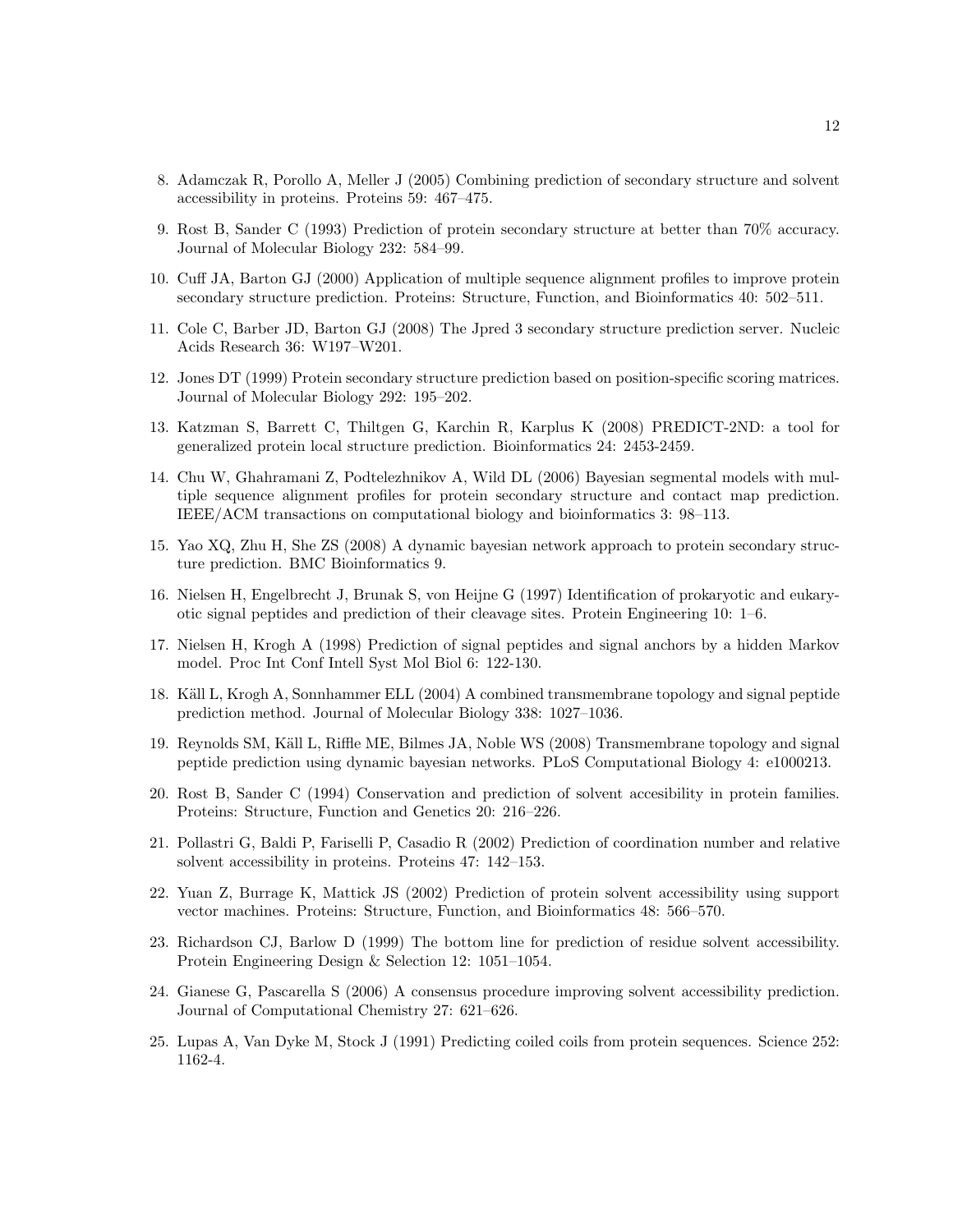- 26. Berger B, Wilson D, Wolf E, Tonchev T, Milla M, et al. (1995) Predicting coiled coils by use of pairwise residue correlations. Proceedings of the National Academy of Sciences of the United States of America 92: 8259.
- 27. Wolf E, Kim P, Berger B (1997) MultiCoil: a program for predicting two-and three-stranded coiled coils. Protein Science 6: 1179.
- 28. McDonnell AV, Jiang T, Keating AE, Berger B (2006) Paircoil2: improved prediction of coiled coils from sequence. Bioinformatics 22: 356–358.
- 29. Delorenzi M, Speed T (2002) An HMM model for coiled-coil domains and a comparison with PSSM-based predictions. Bioinformatics 18: 617–625.
- 30. Bartoli L, Fariselli P, Krogh A, Casadio R (2009) CCHMM PROF: a HMM-based coiled-coil predictor with evolutionary information. Bioinformatics 25: 2757–2763.
- 31. Ahmad S, Gromiha MM, Sarai A (2004) Analysis and prediction of DNA-binding proteins and their binding residues based on composition, sequence and structural information. Bioinformatics 20: 477–486.
- 32. Ahmad S, Sarai A (2005) PSSM-based prediction of DNA binding sites in proteins. BMC Bioinformatics 6: 33.
- 33. Pazos F, Helmer-Citterich M, Ausiello G, Valencia A (1997) Correlated mutations contain information about protein-protein interaction. Journal of Molecular Biology 271: 511–523.
- 34. Gallet X, Charloteaux B, Thomas A, Brasseur R (2000) A fast method to predict protein interaction sites from sequences. Journal of Molecular Biology 302: 917–926.
- 35. Yan C, Dobbs D, Honavar V (2004) A two-stage classifier for identification of protein-protein interface residues. Bioinformatics 20 Suppl 1: i371–i378.
- 36. Liang S, Zhang C, Liu S, Zhou Y (2006) Protein binding site prediction using an empirical scoring function. Nucleic Acids Research 34: 3698–3707.
- 37. Ofran Y, Rost B (2007) ISIS: interaction sites identified from sequence. Bioinformatics 23: e13–e16.
- 38. Altschul SF, Madden TL, Schaffer AA, Zhang J, Zhang Z, et al. (1997) Gapped BLAST and PSI-BLAST: A new generation of protein database search programs. Nucleic Acids Research 25: 3389–3402.
- 39. Riis SK, Krogh A (1996) Improving prediction of protein secondary structure using structured neural networks and multiple sequence alignments. Journal of Computational Biology 3: 163–183.
- 40. Kim H, Park H (2003) Protein secondary structure prediction based on an improved support vector machines approach. Protein Eng 16: 553–560.
- 41. Bengio Y, Glorot X (2010) Understanding the difficulty of training deep feedforward neural networks. In: Proceedings of AISTATS 2010. volume 9, pp. 249-256.
- 42. Cuff JA, Barton GJ (1999) Evaluation and improvement of multiple sequence methods for protein secondary structure prediction. Proteins 34: 508–519.
- 43. Kabsch W, Sander C (1983) Dictionary of protein secondary structure: pattern recognition of hydrogen-bonded and geometrical features. Biopolymers 22: 2577-2637.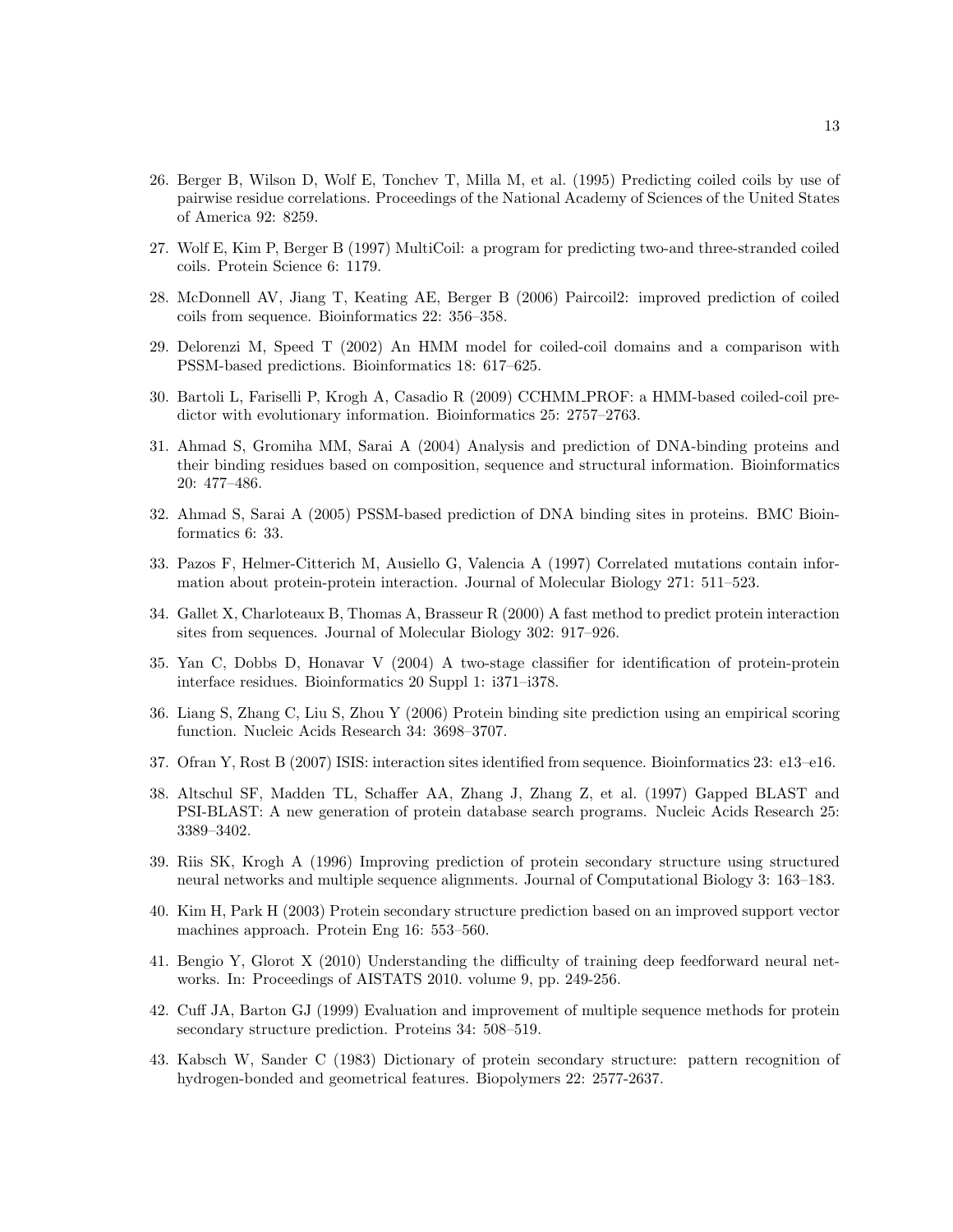- 44. Henikoff S, Henikoff JG (1992) Amino acid substitution matrices from protein blocks. Proceedings of the National Academy of Sciences of the United States of America 89: 10915–10919.
- 45. Kountouris P, Hirst JD (2009) Prediction of backbone dihedral angles and protein secondary structure using support vector machines. BMC Bioinformatics 10.
- 46. Wishart DS, Arndt D, Berjanskii M, Guo AC, Shi Y, et al. (2008) PPT-DB: the protein property prediction and testing database. Nucleic Acids Research 36: D222–D229.
- 47. Käll L, Krogh A, Sonnhammer ELL (2007) Advantages of combined transmembrane topology and signal peptide prediction–the Phobius web server. Nucleic Acids Research 35: W429.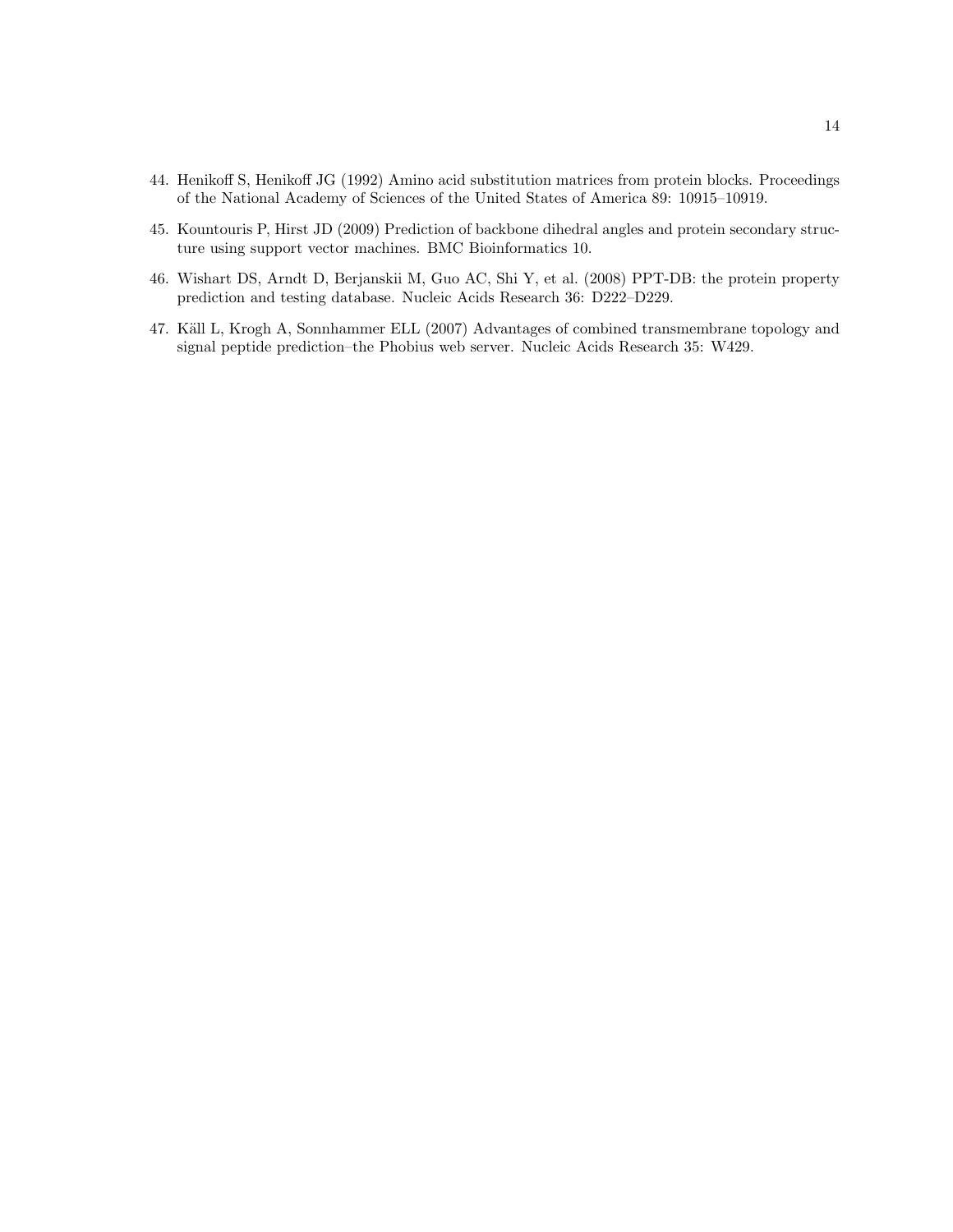Figure 1. Deep neural network architecture. Given an input amino acid sequence, the neural network outputs a posterior distribution over the class labels for that amino acid. This general deep network architecture is suitable for all of our prediction tasks. The network is characterized by three parts: (1) an amino acid feature extraction layer, (2) a sequential feature extraction layer, and (3) a series of classical neural network layers. The first layer consists a PSI-BLAST feature module and an amino acid embedding module. With a sliding window input  $\{s_1, s_2, \ldots s_k\}$  (here  $k = 7$ ), the amino acid embedding module outputs a series of real valued vectors  $\{W_{s_1}, W_{s_2}, \ldots W_{s_k}\}$ . Similarly, the PSI-BLAST module derives k 20-dimensional PSI-BLAST feature vectors corresponding to the k amino acids. These vectors are then concatenated in the sequential extraction layer of the network. Finally, the derived vector is fed into the classical neural network layers. The final softmax layer allows us to interpret the outputs as probabilities for each class.

Figure 2. Multitask learning with weight sharing between multiple deep neural networks. In this figure, two related tasks are trained simultaneously using the network the architecture from Figure 1. Here only the very last layers of the network are task specific.

Figure 3. Training examples for the "natural protein" auxiliary task. The "natural protein" auxiliary task aiming to model the local patterns of amino acids that naturally occur in protein sequences. This figure shows a positive training example  $S$  (natural protein sequence) and the corresponding negative training example  $S<sup>a</sup>$ . Both examples are fed into the network to compute the rank-type cost for training.

Figure 4. Network architecture for training the "natural protein" auxiliary task. The "natural protein" auxiliary task aiming to model the local patterns of amino acids that naturally occur in protein sequences. Using local windows in the unlabeled protein sequences as positive examples and randomly modified windows as negative examples, the network learns the feature representations for each amino acid. In contrast to the network illustrated in Figure 1, the network contains only the amino acid embedding module in the first layer of the network. The learned embedding is encoded into the real valued parameter matrix of the amino acid feature extraction layer.

Figure 5. A learned amino acid embedding. The figure shows an approximation of a 15-dimensional embedding of amino acids, learned by a neural network trained on the natural protein task. The projection to 2D is accomplished via principal component analysis.